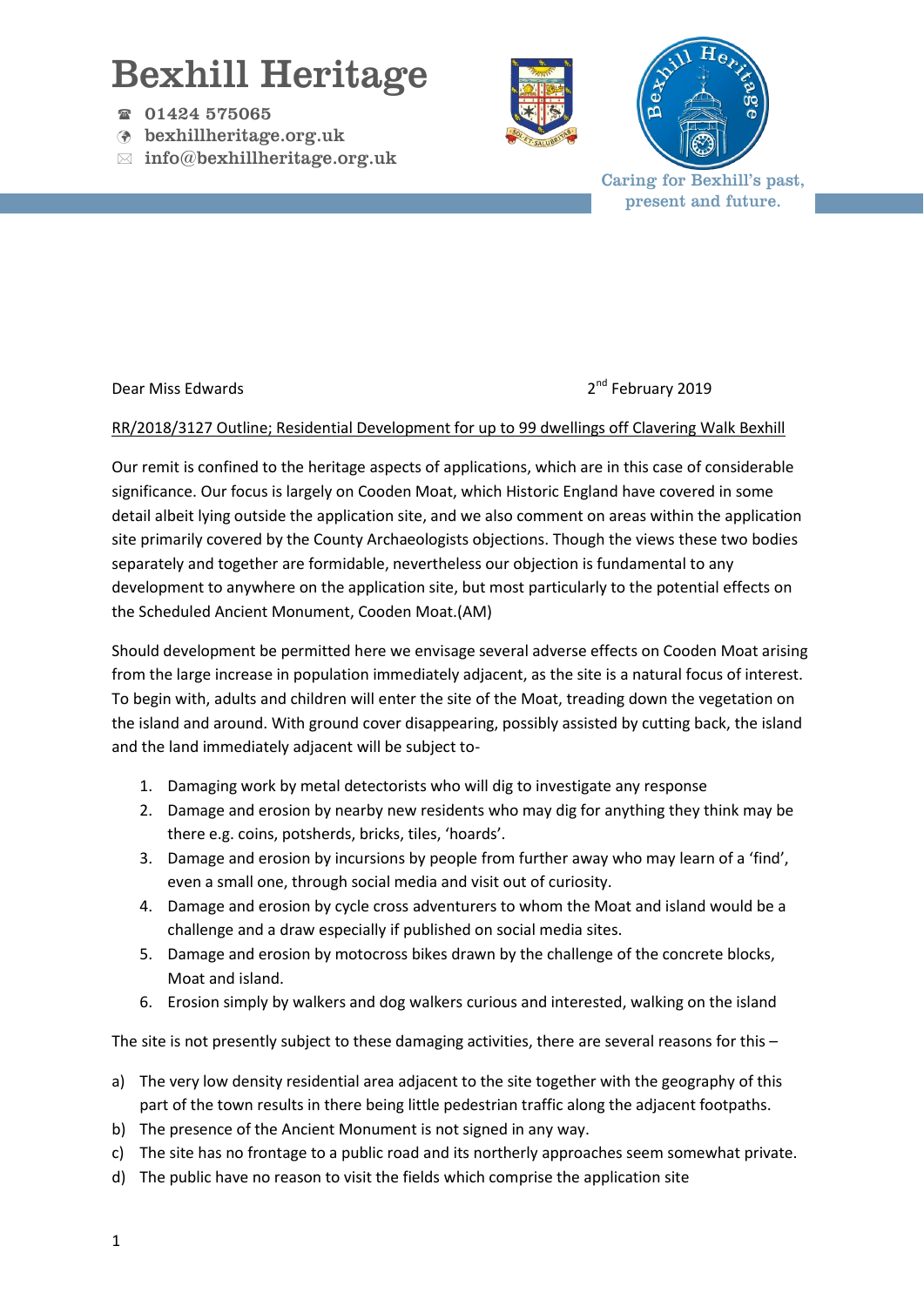- e) The site is well screened and protected from views from adjacent footpaths by dense vegetation.
- f) The site is difficult to access being overgrown with brambles, nettles and saplings.
- g) The footpaths are used by local people who know the Ancient Monument should not be damaged.

Many of the above factors which presently guard the site from unwelcome incursions and consequent damage will be negated if the development occurs because  $-$ 

- Weight of numbers of new residents, perhaps 250 people of all ages. It is likely, indeed perhaps certain, that a high proportion of these residents will regard the Ancient Monument as part of their recreation area, being on their doorstep and not being used for any particular purpose.
- The new residents will have ready access to the Ancient Monument by the adjacent public footpath to which a link is intended.
- The new residents will show visitors/ friends around the area making it known to a wider public audience.
- The children living on the new development will quickly deal with the protective brambles and saplings referred to earlier. It may be that the builders of the development precede them.
- The outline plan submitted with the application indicates the intention to make the footpath access more noticeable/usable, this will encourage more members of the general public creating more incursion.

Historic England refers briefly to "population pressure", it is perhaps the above factors and others which they had in mind. Historic England asks that a desk based assessment be carried out to quantify the increase population pressure and its knock on effects. In our view this is an impossible task. We have nevertheless considered the increase as outlined above and conclude that it will be considerable and unacceptable.

We have also given thought to whether anything can be done to mitigate these damaging problems from arising and observe as follows-

- $\triangleright$  The AM and its immediate surrounds are outside the control of the applicants the application is clear on this. Thus nothing is possible except by the agreement of the owners of the land where the A M stands. Such agreement is not likely to enforceable by RDC.
- $\triangleright$  Even if an agreement were possible, no practical solution to prevent incursion can be envisaged. For example: any fencing or railing erected around it would be quickly breached and in any event and would be visually damaging to the setting of the AM.
- $\triangleright$  Even if it were to be placed along the public footpath it would be more invitive than preventative and thus unsuccessful.
- $\triangleright$  The same could be said of signage even if it were refer to the penalties for interfering with the A M.